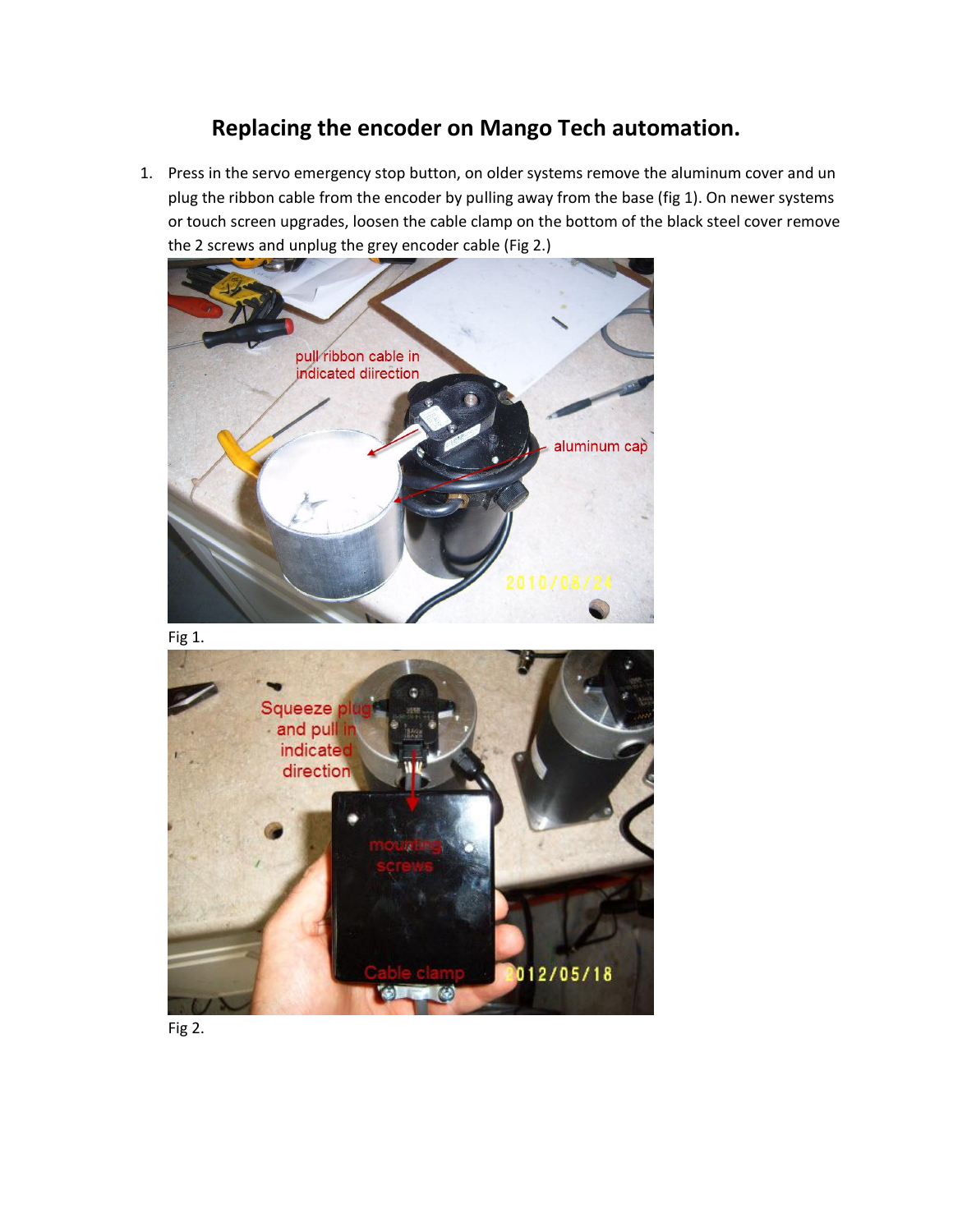- 2. Remove the 2 screws holding the black encoder cover this will expose the disk and the reader. Remove the 2 screws holding the reader (brown piece) in place and remove reader. Using the .05 Alan wrench provided undo the set screw on the encoder disk and remove the disk from the shaft. Undo the 2 socket head screw holding the backing plate on to the motor be sure to keep these as you will need them for the new encoder. Often the shaft can be rusted or damaged so removal of the old disk can be tricky , you may need some emery paper to smooth the shaft during and after removal of old disk.
- 3. Screw the new encoder backing plate on to the motor using previously mentioned screws (Fig 3)



(Fig 3)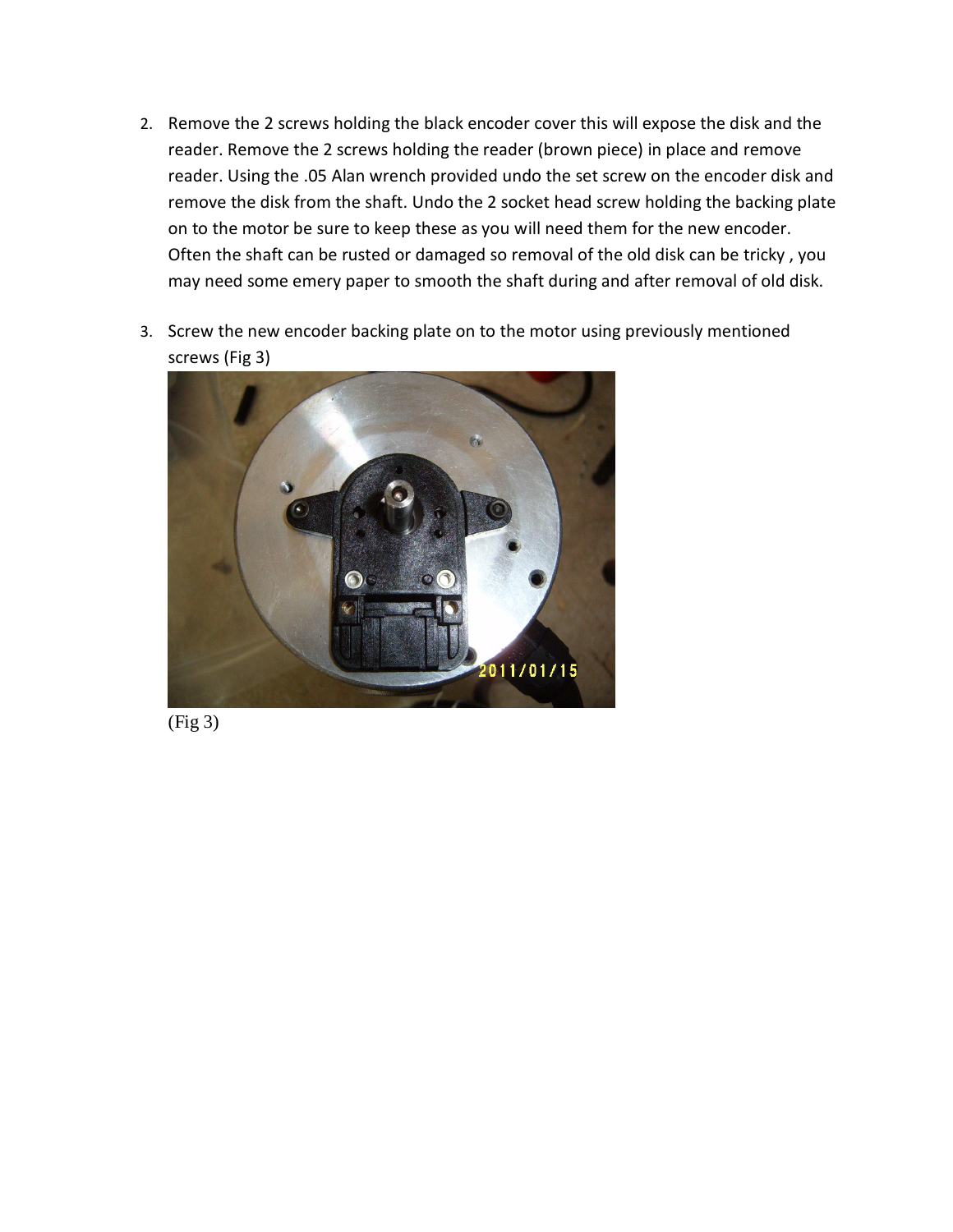Slide the new encoder disk on to the shaft leave loose (Fig 4).





Using the pan head screws provided in the encoder kit bolt the new reader (brown piece) on to the backing plate. (Fig 5)